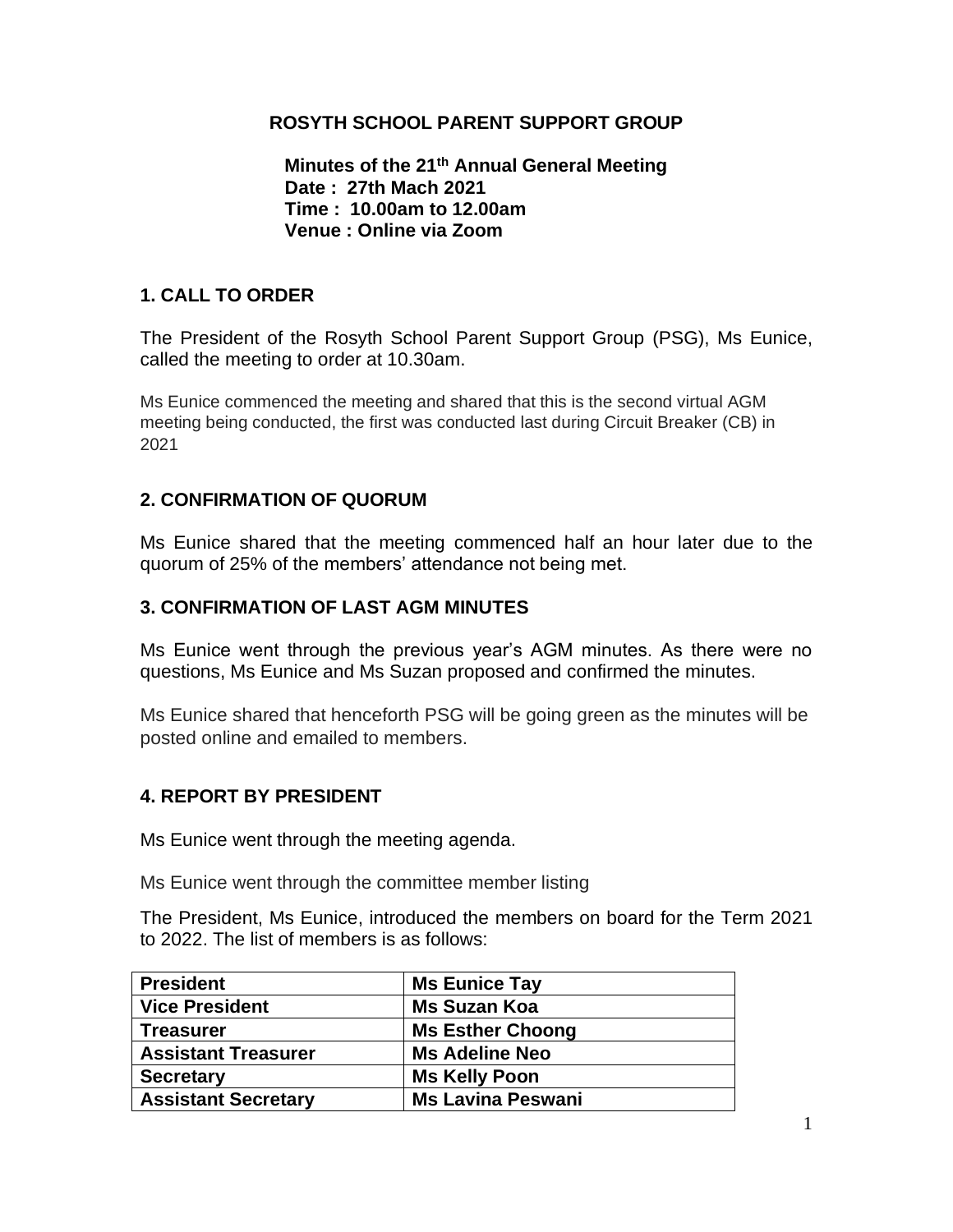| <b>Editor</b>                                         | <b>Ms Tan Suan Hui</b>                                     |
|-------------------------------------------------------|------------------------------------------------------------|
| <b>Assistant Editor</b>                               | <b>Ms Phebe Poon</b>                                       |
| ΙT                                                    | Ms Rukmani Devi Sayanthan and<br>Mr Montri Laokullavanich, |
| <b>Membership Recruitment</b>                         | Ms Caitlin Oh and Ms Tan Kar Lin                           |
| <b>Head of Programmes</b>                             | <b>Ms Winny Yap</b>                                        |
| Programme                                             | <b>Ms Jean Chong</b>                                       |
| <b>Programme</b>                                      | Mr Bryant Ee                                               |
| Programme                                             | <b>Mr David Shen</b>                                       |
| Programme                                             | <b>Ms Carine Lee</b>                                       |
| <b>Head of Parent Involvement</b><br><b>Programme</b> | Ms Ang Yi Min                                              |
| <b>Parent Involvement</b><br>Programme                | Ms Siti Aisyah                                             |
| <b>Weekend Enrichment</b>                             | <b>Ms Fiona Chiu</b>                                       |
| <b>Weekend Enrichment</b>                             | <b>Ms LillianTan</b>                                       |

Ms Eunice shared that 5 PSG members are attending this meeting.

## **5. ROSYTH PSG 2021 MEMBERSHIP REPORT**

Ms Eunice went through the membership strength. The information is as follows:

| No of students in school for year 2020<br>(as at)      | 1949 |
|--------------------------------------------------------|------|
| No of 2021 Pri 1 students                              | 270  |
| No of sign up for 2015                                 | 111  |
| No of sign up for 2016                                 | 131  |
| No of sign up for 2017                                 | 109  |
| No of sign up for 2018                                 | 102  |
| No of sign up for 2019                                 | 100  |
| No of sign up for 2020                                 | 65   |
| No of sign up during 2021 (updated as at<br>24/3/2021) | 76   |
| No of active members (updated as at<br>24/3/21         | 575  |

Ms Eunice shared that the total membership cohort is 1949.

Ms Eunice shared that the P1 intake for this year is 270 pupils

Ms Eunice shared that the school had reduced 1 class as MOE had reduced the intake of pupils.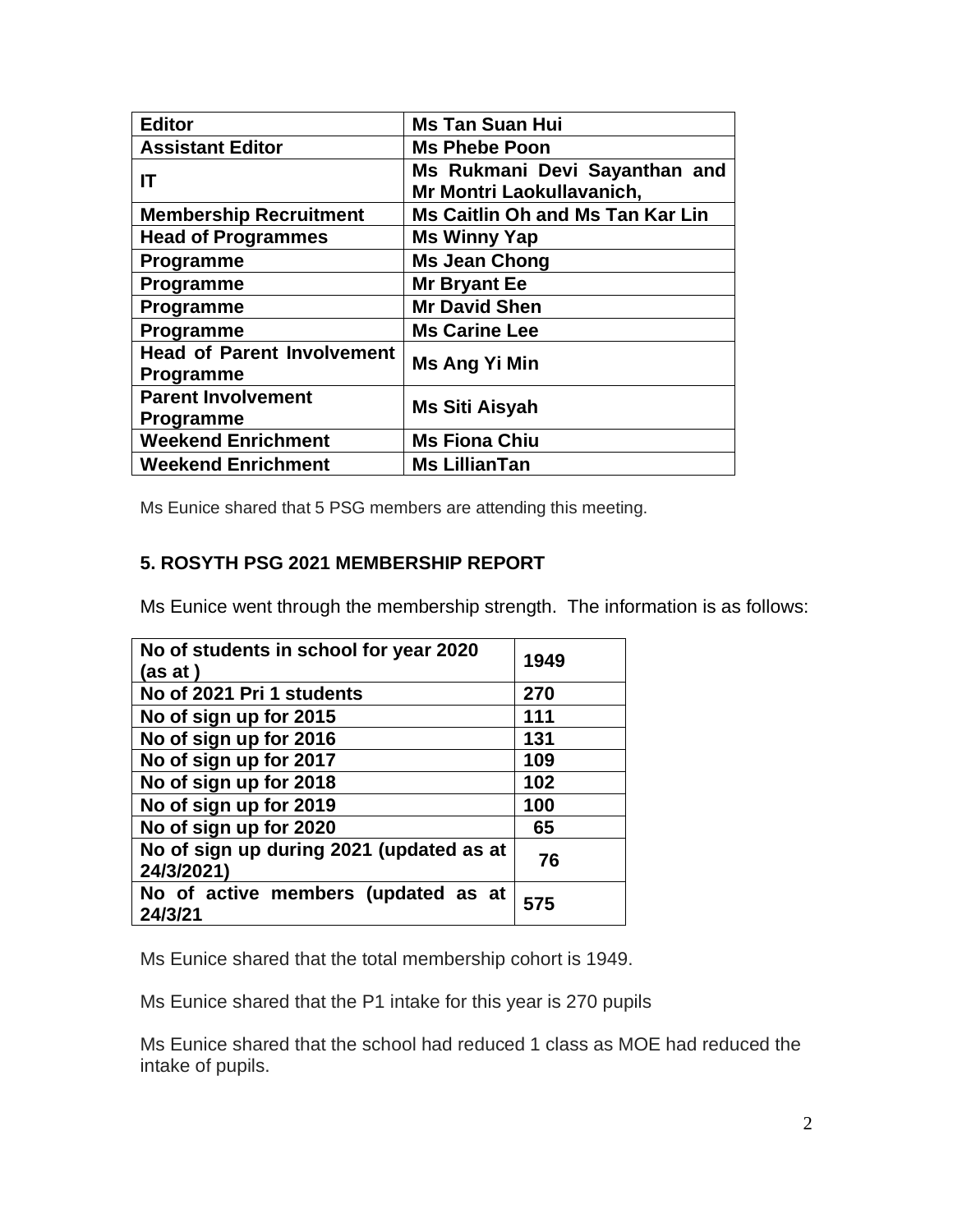Ms Eunice shared that membership sign-up in 2020 decreased as no events or physical recruitment were conducted due to Circuit Breaker (CB).

Ms Eunice shared that online registration for membership was implemented and sign-up had increased with a total number of 76 members dated as at 24 March 2021.

Ms Eunice shared that there is a total number of 575 active members.

Ms Eunice shared that the membership subscription rate is 28% of the P1 pupils.

Ms Eunice ran through the benefits of being a PSG member, including the discounts offered for holiday programs and purchases of story books from Fable Books.

Ms Eunice shared that they hope to increase the number of merchants for the members to benefit.

## **6. FINANCIAL REPORT FOR YEAR 2020**

Ms Esther went through the Treasurer's report.

Ms Esther went through the Profit and Loss statement.

Ms Esther went through the Balance Sheet and shared that balance at hand was \$69323.

| Profit and Loss Statement for the year ended 31 <sup>st</sup> December 2020 |             |
|-----------------------------------------------------------------------------|-------------|
| <b>Total Receipts</b>                                                       | S\$9,133    |
| <b>Total Expenses</b>                                                       | S\$9,086    |
| Surplus for the year                                                        | (S\$10,697) |

| Balance Sheet as at 31 <sup>st</sup> December 2020 |             |
|----------------------------------------------------|-------------|
| <b>Total Current Assets</b>                        | S\$60,450   |
| <b>Total Current Liabilities</b>                   | S\$ 1,824   |
| <b>Total Net Current Assets</b>                    | S\$58,627   |
| <b>Accumulated Fund</b>                            |             |
| Surplus brought forward                            | S\$69,323   |
| <b>Current year Surplus/Deficit</b>                | (S\$10,697) |
|                                                    | S\$58,626   |

The audit was done by Ms Cindy Allen.

Ms Lavina proposed and Ms Jean seconded the financial statements.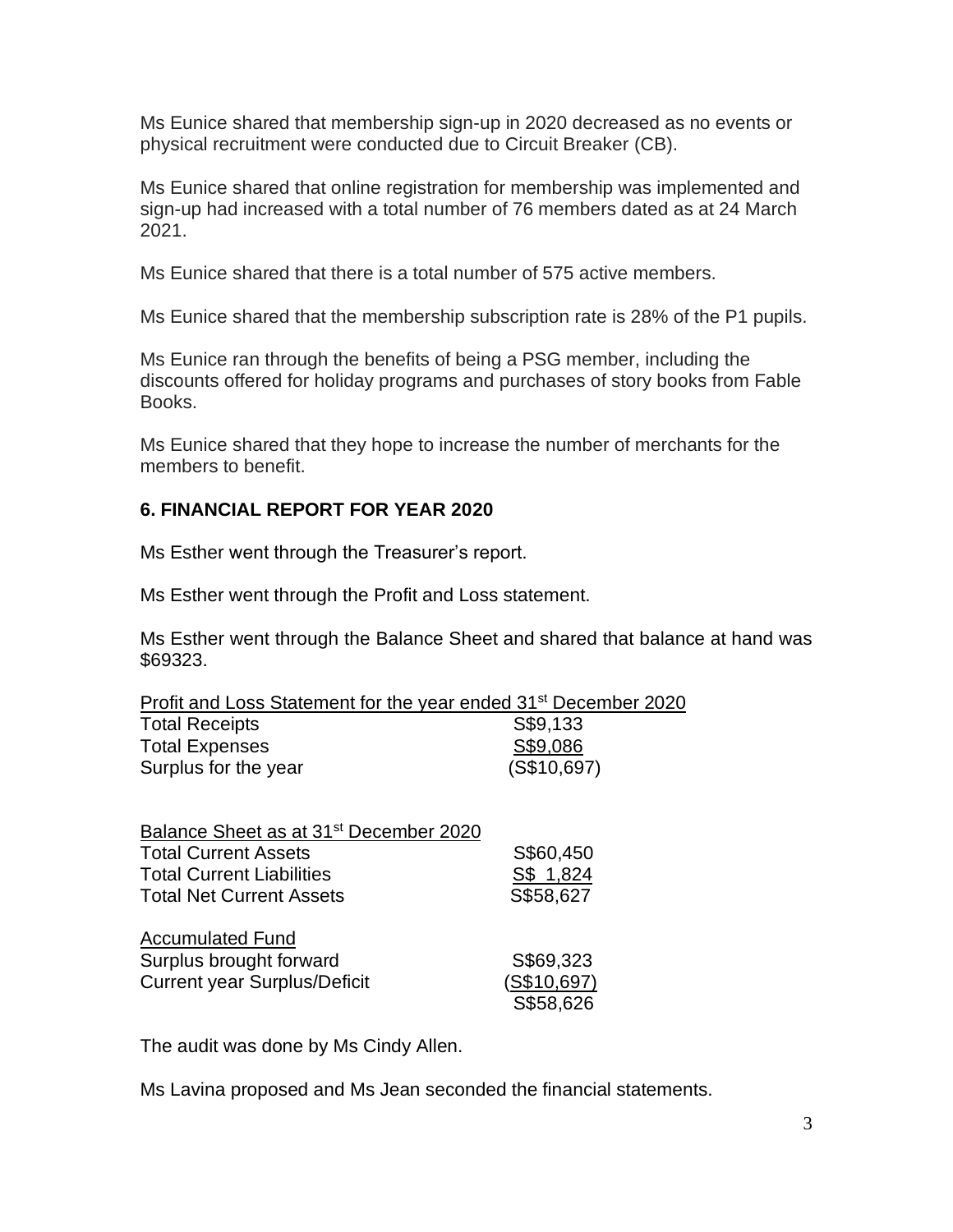# **7. CALENDER OF EVENTS**

Ms Eunice went through the Secretary's report.

Ms Eunice shared that the accounts for 2020 have already been filed to IRAS and submission to IROSES will be done after the AGM.

## **8 ANY OTHER ISSUES**

The question and answer session was opened up to the PSG members.

#### **8.1 School Matters**

Ms Eunice shared that she would like to propose an increase in the number of committee members to 25 so that there can be proper understudy and handover of members with graduating children.

The committee members had no objection to this proposal.

Mr Kenneth Foo, a parent member, asked whether the school intake will be further reduced as this year the number of P1 classes reduced from 10 to 9.

Ms Eunice replied that this is an across the nationwide exercise and is dependent on the birthrate of the cohort.

Ms Eunice shared that Ms May Ling will be able to provide an answer to his query when she joins the meeting in a while.

Ms Vicky Koh asked a question about the registration of the school holiday programs.

Ms Eunice explained that the weekend program is ongoing and if there is a holiday program, parents will be given a leaflet directly via their children, informed through email or they can check the PSG website, where there is a link for them to check out the holiday programs and register for them.

Ms Eunice asked if the members if there were any questions they want to bring to the school representative, Ms Tang May Ling, who has just arrived.

Ms Tang May Ling introduced herself.

Ms Eunice shared that a parent had enquired if the school will further reduce the number of classes in the future.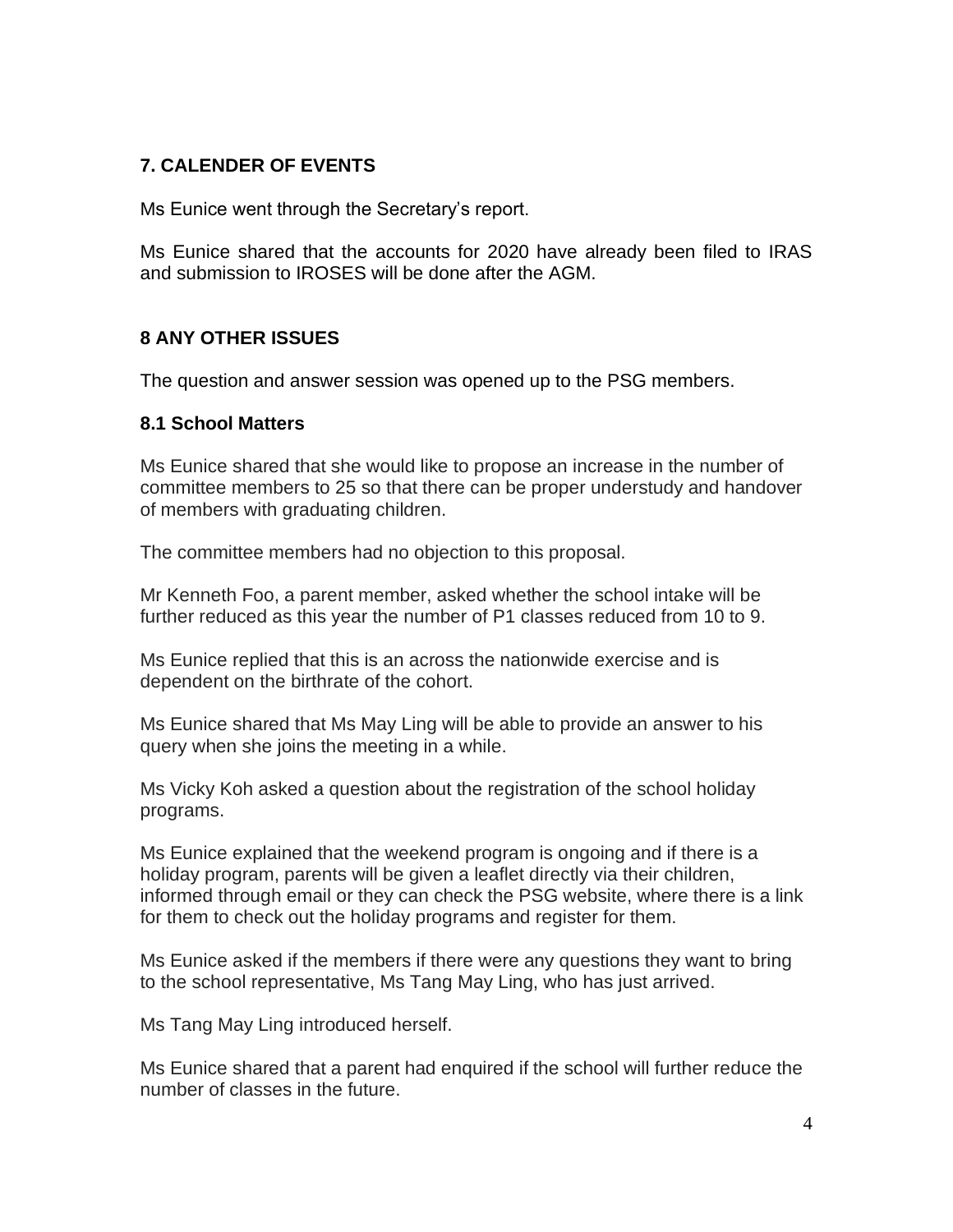Ms May Ling replied that she will revert as she has heard nothing about this matter from the school.

Ms Eunice shared that some parents are asking if a child is graduating but he has a younger sibling, who can only start P1 after some years, how would the sibling's enrollment be affected.

Ms May Ling replied that she will revert.

Ms Eunice enquired if the pupils, specifically the upper primary pupils, have ample time to queue, purchase the packed food and bring it back to class to eat before CCA.

Ms May Ling replied that she has observed the situation and shared that the P5 and P6 have been managing well. The school will monitor the pupils further for another 2 to 3 weeks to see if they can further improve the situation.

Ms Eunice enquired if pupils could purchase and bring soup to their class to drink.

Ms May Ling replied that stall owners do put soup in plastic containers and that pupils can drink from there.

Mr Kenneth Foo enquired about the outcome of his question.

Ms Eunice requested Mr Kenneth Foo to drop PSG an email so that she can keep him in the loop about his question on the school intake.

Ms Eunice requested the members' thoughts on holding the AGM virtually next year.

Ms Eunice noted down the members' responses.

Ms Eunice enquired if there are any more questions and if there are no questions, the meeting will come to an end.

Ms Eunice reminded to the members that alternatively they can email their questions and PSG will revert.

#### **9. Conclusion of Meeting**

As there were no other issues to discuss, the President, Ms Eunice, called the meeting to a close at 11.00am.

The President thanked all who were present for their support.